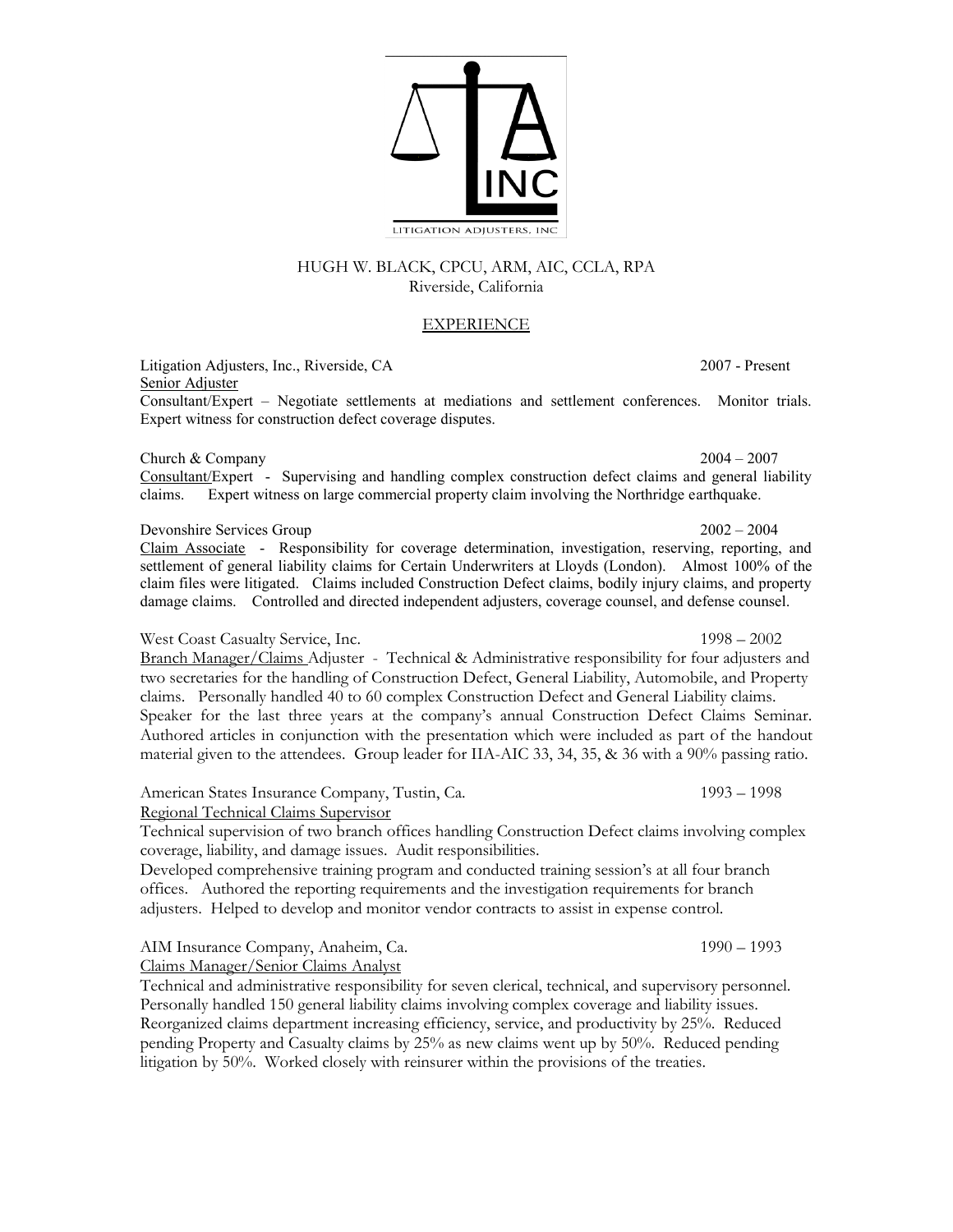

Unigard Insurance Group, San Jose/Fountain Valley, Ca. 1986 – 1990 Property and Casualty Claim Manager

Technical and administrative responsibility for 10 to 20 clerical, technical, and supervisory personnel for the handling of commercial and personal lines insurance claims. Supervised premises, slander, libel, construction deficiency, automobile, products liability, breach of contract, advertising injury, wrongful termination, copyright infringement, trademark infringement, and personal injury claims. Reorganized and redefined areas of responsibility in claims department increasing efficiency, service and productivity by 35%. Reduced pending claims by 30%. Prepared and presented litigation handling program at branch claim manager meeting and won top award for presentation.

Great American West, Inc., Orange/San Jose, Ca. 1984 – 1986 Casualty Manager 1985 – 1986 Technical and administrative responsibility for 20 adjusters and supervisory personnel for the handling of commercial and personal lines insurance claims. Supervised construction deficiency, premises, automobile, products liability, breach of contract, wrongful termination, slander, libel, advertising injury, copyright infringement, trademark infringement, and personal injury claims. Staff Manager 1984 – 1985 Technical supervision and audit responsibility for branch offices in the states of California, Arizona,

Washington, Oregon, and Alaska. Personally handled 30 major construction deficiency claims involving developers, general contractors, and subcontractors in the San Diego area. Developed litigation and claim handling training programs and conducted training seminars at Regional branch offices. Achieved excellent rating for quality of technical supervision to branch offices during audit by Home Office Claims Department.

United States Fidelity and Guaranty Company, Fullerton, Ca. 1979 – 1984 Assistant Claim Superintendent/Claims Supervisor

Assisted Claim Superintendent in the technical and administrative supervision of 35 clerical, technical, and supervisory personnel including two sub offices. Supervised premises, automobile, property, breach of contract, products liability, wrongful termination, advertising injury, copyright infringement, trademark infringement, libel, slander, and personal injury claims.

Group leader for IIA-AIC 32 course with a 90% passing ratio. Conducted more than 50 training sessions utilizing industry workbooks with a 97% passing ratio. Designed a structured subrogation recovery program which reduced recovery time and increased the amount of recoveries by 25%.

Industrial Indemnity Insurance Company, Orange, Ca. 1977 – 1979 Claims Examiner

Handled litigated and non-litigated commercial and personal lines automobile and general liability claims.

Safeco Insurance Company, Colton, Ca. 1974 – 1977

Supervisor-Adjuster in Charge/Multiline Field Adjuster

Handled commercial and personal lines property, automobile, and general liability claims.